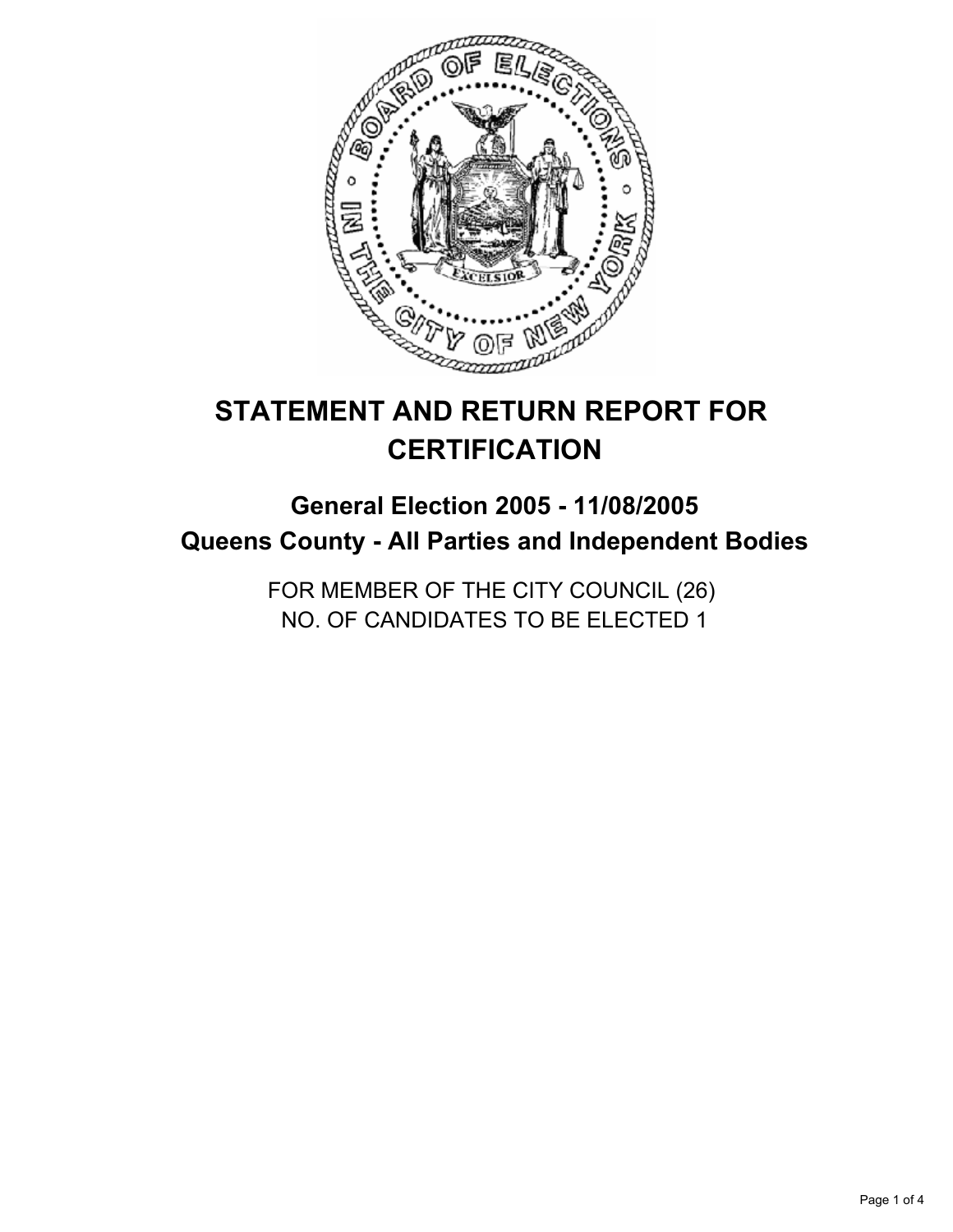

# **ASSEMBLY DISTRICT 30**

| PUBLIC COUNTER             | 8,337 |
|----------------------------|-------|
| <b>EMERGENCY</b>           | 2     |
| ABSENTEE/MILITARY          | 145   |
| AFFIDAVIT                  | 123   |
| <b>TOTAL BALLOTS</b>       | 8,607 |
| ERIC GIOIA (DEMOCRATIC)    | 5,203 |
| NANCY HANKS (INDEPENDENCE) | 254   |
| <b>ROBYN SKLAR (GREEN)</b> | 772   |
| <b>TOTAL VOTES</b>         | 6,229 |
| <b>UNRECORDED</b>          | 2.378 |

#### **ASSEMBLY DISTRICT 34**

| <b>PUBLIC COUNTER</b>      | 2,708 |
|----------------------------|-------|
| <b>EMERGENCY</b>           | 3     |
| ABSENTEE/MILITARY          | 37    |
| AFFIDAVIT                  | 35    |
| <b>TOTAL BALLOTS</b>       | 2,783 |
| ERIC GIOIA (DEMOCRATIC)    | 1,540 |
| NANCY HANKS (INDEPENDENCE) | 103   |
| <b>ROBYN SKLAR (GREEN)</b> | 120   |
| <b>TOTAL VOTES</b>         | 1,763 |
| <b>UNRECORDED</b>          | 1.020 |

### **ASSEMBLY DISTRICT 36**

| PUBLIC COUNTER             | 187 |  |
|----------------------------|-----|--|
| <b>EMERGENCY</b>           |     |  |
| ABSENTEE/MILITARY          | 2   |  |
| AFFIDAVIT                  |     |  |
| <b>TOTAL BALLOTS</b>       | 193 |  |
| ERIC GIOIA (DEMOCRATIC)    | 92  |  |
| NANCY HANKS (INDEPENDENCE) |     |  |
| ROBYN SKLAR (GREEN)        | 23  |  |
| <b>TOTAL VOTES</b>         | 122 |  |
| <b>UNRECORDED</b>          | 71  |  |

#### **ASSEMBLY DISTRICT 37**

| PUBLIC COUNTER             | 9,837  |
|----------------------------|--------|
| <b>EMERGENCY</b>           | 23     |
| ABSENTEE/MILITARY          | 132    |
| AFFIDAVIT                  | 141    |
| <b>TOTAL BALLOTS</b>       | 10,133 |
| ERIC GIOIA (DEMOCRATIC)    | 6,135  |
| NANCY HANKS (INDEPENDENCE) | 191    |
| <b>ROBYN SKLAR (GREEN)</b> | 1,117  |
| <b>TOTAL VOTES</b>         | 7,443  |
| <b>UNRECORDED</b>          | 2,690  |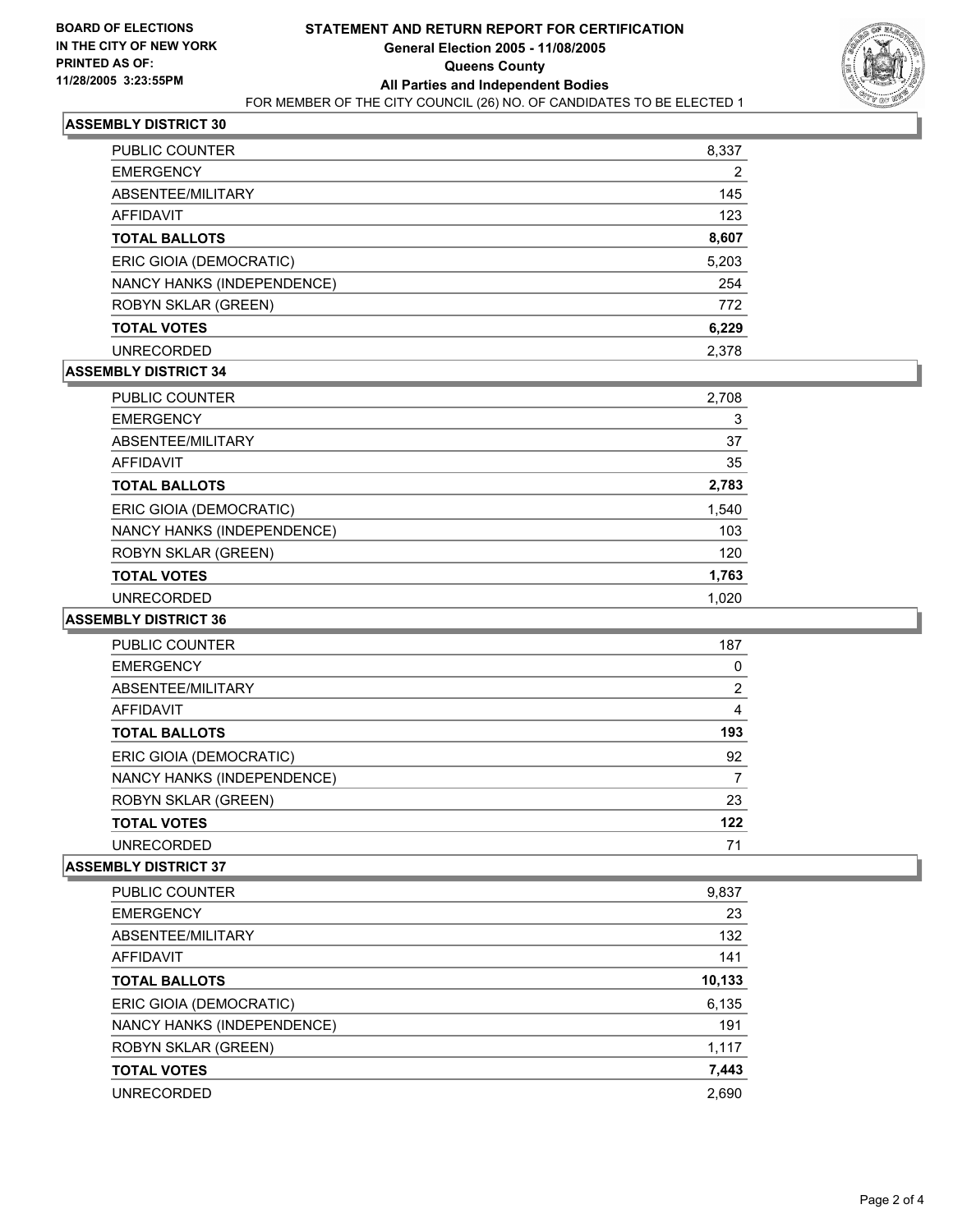

#### **ASSEMBLY DISTRICT 39**

| PUBLIC COUNTER             | 43 |  |
|----------------------------|----|--|
| <b>EMERGENCY</b>           |    |  |
| ABSENTEE/MILITARY          |    |  |
| AFFIDAVIT                  |    |  |
| <b>TOTAL BALLOTS</b>       | 47 |  |
| ERIC GIOIA (DEMOCRATIC)    | 20 |  |
| NANCY HANKS (INDEPENDENCE) |    |  |
| ROBYN SKLAR (GREEN)        |    |  |
| <b>TOTAL VOTES</b>         | 21 |  |
| <b>UNRECORDED</b>          | 26 |  |